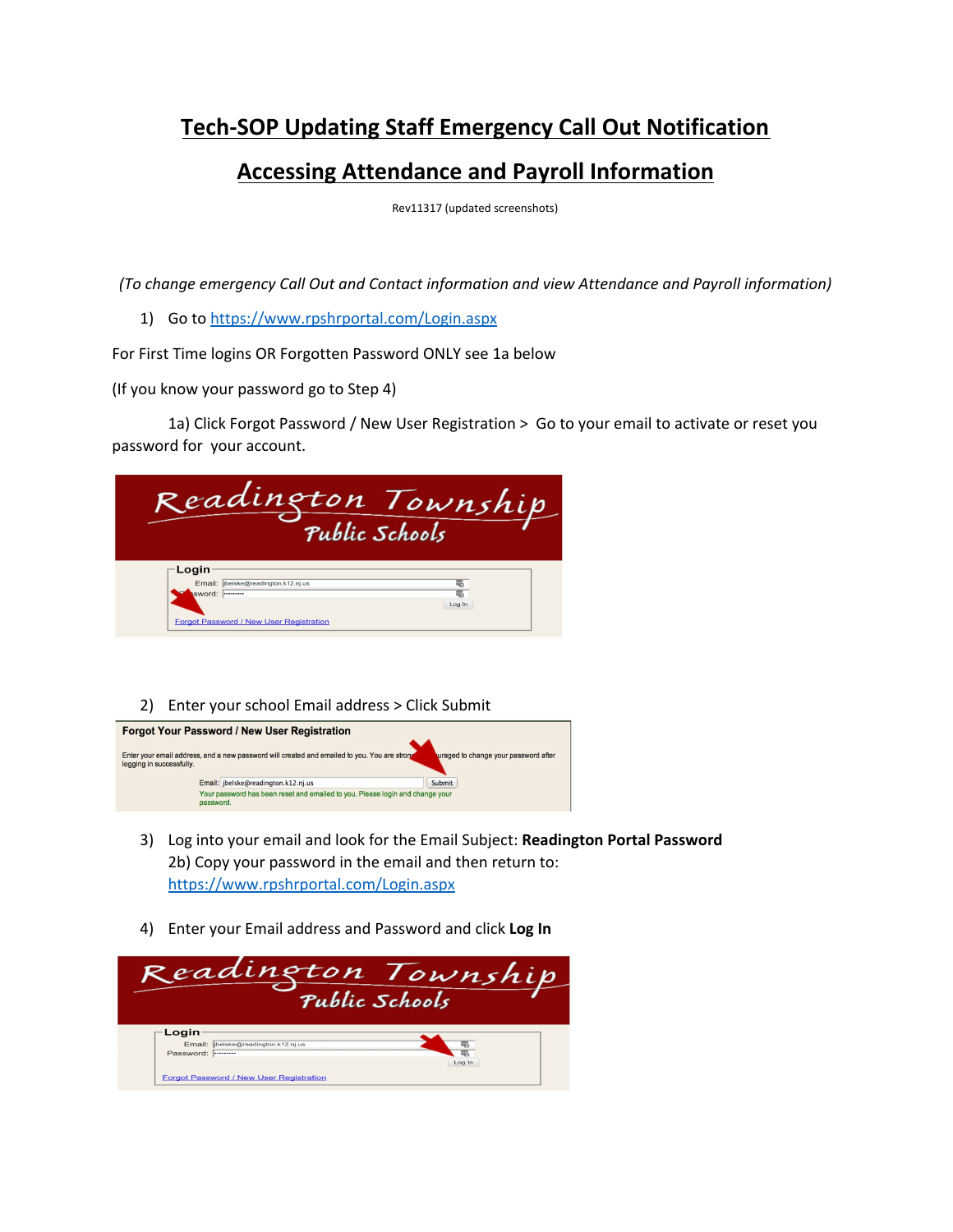## **You can change and modify the following fields**

1) At the Demographics Screen

**To change School Messenger (Call Out) notifications for school closings and delays you can change the following fields.**

NOTE: You MUST fill out these at least one of these fields to be notified of school closings or **delays.**

| Call Out Phone: | (Primary Phone or Cell number to call out to)                       |
|-----------------|---------------------------------------------------------------------|
| Call Out Cell:  | (Secondary Phone or Cell number to call out to OPTIONAL)            |
| Call Out Text:  | (Cell number you would like to receive text messages to OPTIONAL)   |
| Call Out Email: | (Email address you would like to receive notifications to OPTIONAL) |

#### **To change emergency contact information:**

| Emergency Contact:  | (Person to contact in an emergency)          |
|---------------------|----------------------------------------------|
| Emergency Relation: | (Relationship to you)                        |
| Emergency Phone:    | (Phone number to reach emergency contact at) |

|                                                                                           | Change Password   jbelske@readington.k12.nj.us |  |  |
|-------------------------------------------------------------------------------------------|------------------------------------------------|--|--|
| <b>Readington Board of Education</b><br>Home   Demographics   Attendance   Payroll   Help |                                                |  |  |
|                                                                                           | Valid as of: 02/21/13                          |  |  |
| Address:                                                                                  |                                                |  |  |
| Address 2:                                                                                |                                                |  |  |
| City:                                                                                     |                                                |  |  |
| State:                                                                                    |                                                |  |  |
| Zip Code:                                                                                 |                                                |  |  |
| Emergency<br>Contact:<br>Emergency<br>Phone:<br><b>Start Date:</b>                        |                                                |  |  |
| <b>Call Out Email:</b>                                                                    |                                                |  |  |
|                                                                                           | Cancel<br>Save                                 |  |  |
|                                                                                           |                                                |  |  |

#### **2) Click SAVE once updated**

Note: To change your password click the Change Password link (upper right corner of screen)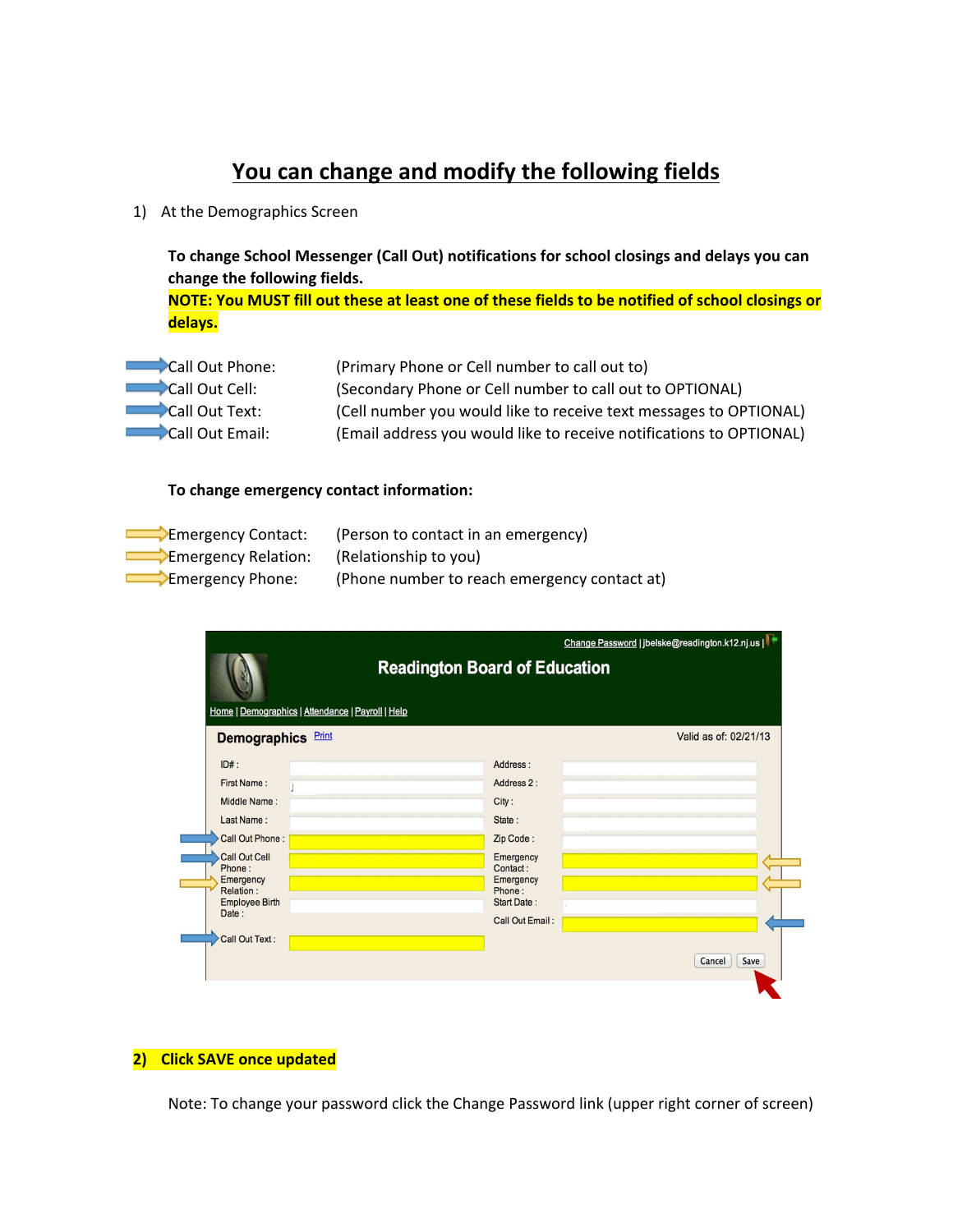#### **EMERGENCY CALLING SYSTEM – Receiving Text Message Notification**

Our school district uses School Messenger for automated emergency notifications about weather-related delayed openings and school closings, though we can use the system for other notifications also. Families have the option to receive text message notifications in addition to the usual phone messages.

It's very simple to arrange for text messages. See below!

- $\triangleright$  Text the word, subscribe, to 68453. That's it! You've completed the opt-in process.
- $\triangleright$  You'll know you were successful if you receive the following automatic response SMS message: "You are registered to receive aprox 3 msgs/mo. Txt STOP to quit, HELP for help."

Note: The automatic response message above does not mean that you may only receive 3 text messages per month. It's merely an approximation required by the wireless carriers to give the recipients an approximation of the number of messages they can expect to receive.

 $\geq$  You can unsubscribe at any time. Text the word, stop, to 68453. I encourage you to add text messaging to your phone so that you have another means of receiving emergency information from the school district.